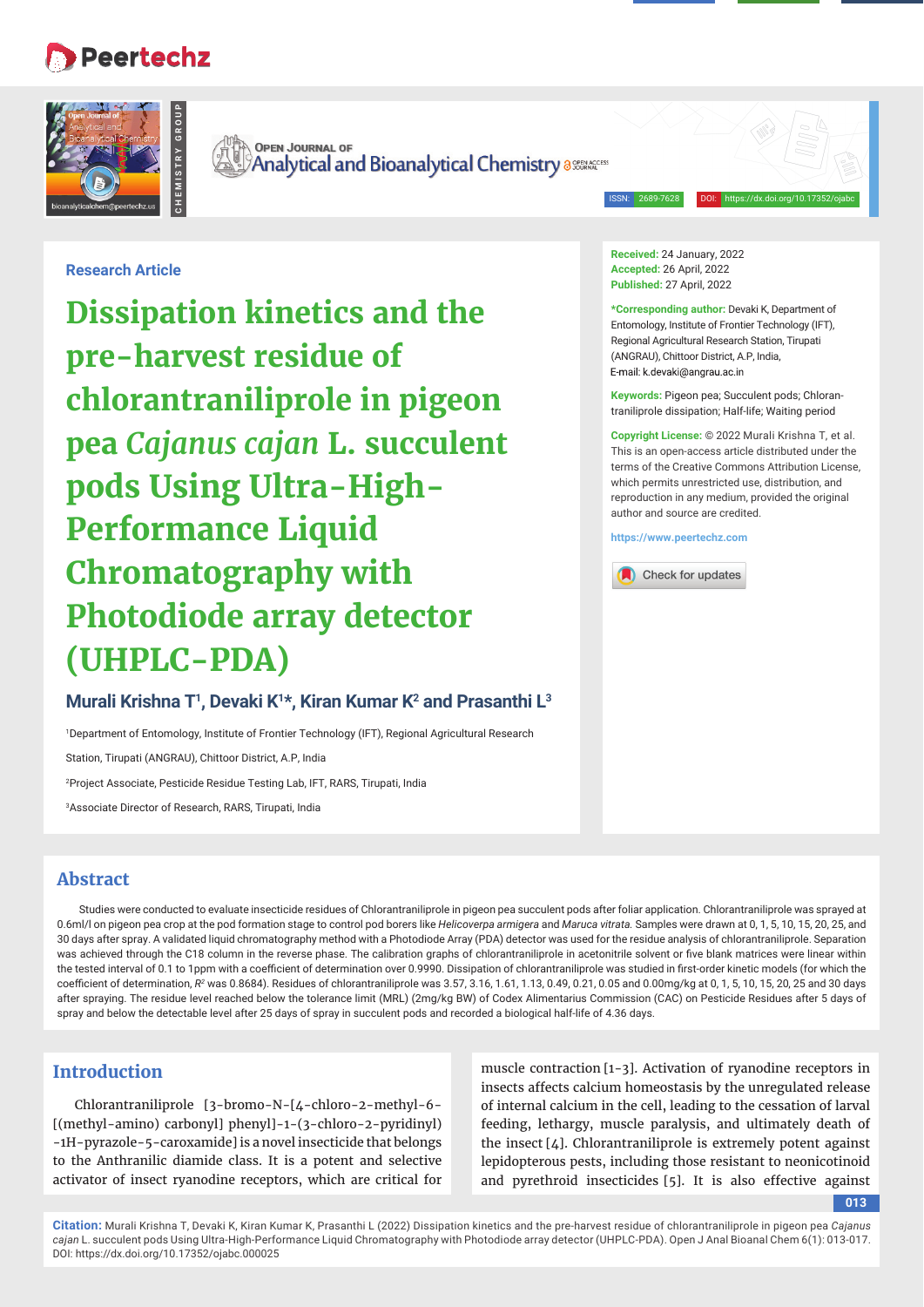dipteran, hemipteran, and coleopteran pests [6]. The higher efficacy of chlorantraniliprole has been reported against pod borers in pulses [7-10]. Besides, bio-efficacy studies about residues, dissipation patterns, biological half-life, and safe waiting periods have also been conducted in various fields, including horticultural crops. Even though it is the most commonly applied insecticide in legume crops like pigeon pea against borer pests, viz., *Helicoverpa armigera*, *Maruca vitrata, etc*., However, no study of its contributions to environmental degradation of Chlorantraniliprole has been reported so far. The studies related to environmental degradation of chlorantraniliprole in pulse crops like pigeon pea, black gram, green gram, field bean, and cowpea are not conducted which are being consumed as both succulent pods and as well dried grains. Keeping this in view, the present studies were conducted at the Department of Entomology, Institute of Frontier Technology, Regional Agricultural Research Station, Tirupati, Chittoor District, Andhra Pradesh, India during the 2017-18 cropping season.

# **Materials and methods**

# **Chemicals and reagents**

Technical grade standards of chlorantraniliprole (purity: 99.8%, Sigma-Aldrich), HPLC grade acetonitrile, n-Hexane, and water Merck make, QuEChERS extraction salts like sodium sulphate anhydrous, sodium acetate, magnesium sulfate anhydrous were purchased from local vendors. Primary Secondary Amine GCB was also obtainedSigma-Aldrich make. Formulation of chlorantraniliprole (18.5%SC) for a field experiment was purchased from a local agricultural pesticide market.

#### **Instrument**

Ultra High-Performance Liquid Chromatography (UHPLC) Shimadzu make, with SPD-M20A, PDA detector. Deuterium (D2) and tungsten (W) lamps, which can read a wavelength of 190 to 800nm were used for analysis.

#### **Instrumentation**

A UHPLC system equipped with the following specifications was used for standardizing the method for estimating chlorantraniliprole followed by detecting and quantification of chlorantraniliprole residues from pigeon pea succulent pods at different intervals of spray *i.e.,* 0, 1, 5, 10, 15, 20, 25 and 30 days. Chromatographic separation was achieved XR-ODS II (150mm X 2.0mm), The column oven temperature was set at  $40^{\circ}$ c. The injection volume was 10μl, the pump was LC-30AD which was set at a low-pressure gradient equipped with a flow rate of 0.8μl/min. The mobile phase was set with Pump A- Water (40%), Pump B: Acetonitrile (60%) at a Pump Flow of 0.8ml/ min. The detector was a Photodiode array (PDA) detector in the SPD-M20A model consisting of a D2 (Deuterium) lamp. The conditions pertaining to LC conditions were presented in Table 1.

**Preparation of solvents for HPLC:** Acetonitrile 60 percent was prepared by adding 600ml of acetonitrile in 400ml of HPLC grade water.

**Preparation of standard solution:** An accurately weighed amount of 100mg of chlorantraniliprole was dissolved in a minimum amount of acetonitrile and made up of 100ml with acetonitrile to obtain 1000μg/ ml of chlorantraniliprole solution. The stock solutions were further diluted to get linear concentrations (0.1 to 1.0μg/ml) and a calibration curve was plotted.

## **Quantitative analysis of chlorantraniliprole**

**Method development:** The following parameters were validated in method development (based on the external standard method).

- 1. Linearity and range
- 2. Limit of detection (LOD) and Limit of Quantification (LOQ)
- 3. Accuracy
- 4. Precision
- 5. Specificity.

**Linearity, range, and calibration:** Calibration of instruments is essential in obtaining accurate analysis. Linearity of an analytical procedure is its ability to obtain test results within a given range that is directly proportional to the concentration of an analyte in the sample. It is evaluated by linear regression analysis of the plot of signals as a function of analyte concentration with a minimum of five linear concentrations. The correlation coefficient and slope of the regression line should be satisfactory. A stock solution of chlorantraniliprole (1000μg/ml) pipetted out and was diluted with acetonitrile to give different concentrations and injected into UHPLC-PDA. The peak areas were measured and tabulated. The detector response in terms of peak areas by standard solutions of chlorantraniliprole (0.1 to 1μg/ml in mobile phase) was measured.

Limit of detection (LOD) and Limit of Quantification **(LOQ):** Chlorantraniliprole was considered the concentration that produced an  $S/N$  ratio of  $3:1$  and the LOQ was defined on an S/N ratio of 10:1. These values were estimated from the chromatogram corresponding to the lowest concentration that could produce a response of 3:1 from different concentrations injected.

Precision was arrived at by injecting the chlorantraniliprole 1ppm concentration in six replicates.

#### **Sample collection and storage**

A field evaluation trial was conducted for evaluating the efficacy of chlorantraniliprole against pod borers in pigeon pea at the Regional Agricultural Research Station, Tirupati. The trial was sown during *kharif*, 2017 (rainy season) with normal agronomic practices recommended by ANGRAU, Guntur. Spraying of chlorantraniliprole @ 0.6ml/l (300ml/ha) was done by using a knapsack sprayer at peak flowering to the pod formation stage. A random sampling method was adopted for

**014**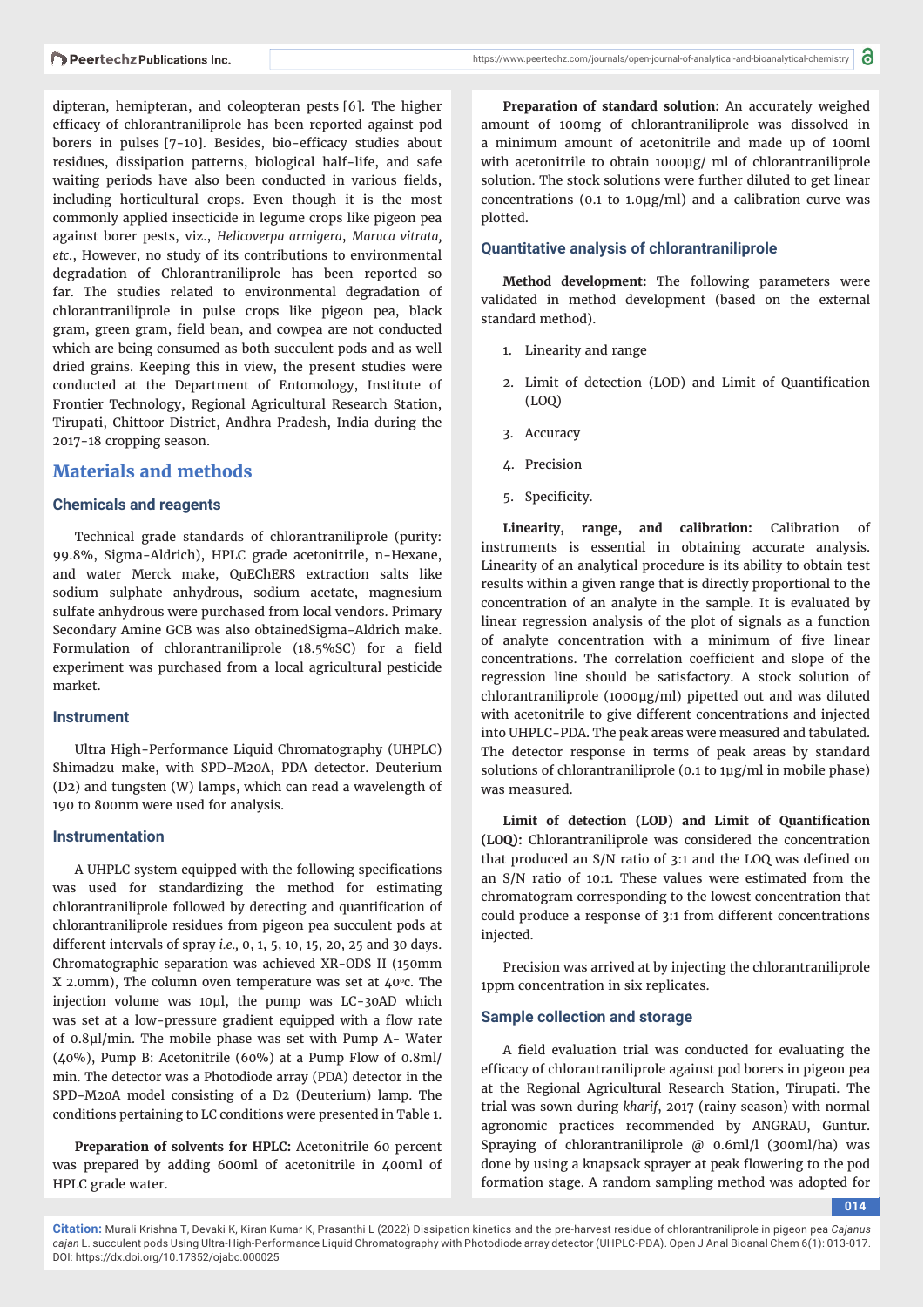a

**Table 1:** Particulars of chlorantraniliprole used in the study.

| <b>Chemical substance</b> | Group               | <b>Dose</b>   | <b>Pests targeted</b>                   | Date of sowing | Date of spray | Harvest    |
|---------------------------|---------------------|---------------|-----------------------------------------|----------------|---------------|------------|
| Chlorantraniliprole       | Anthranilic diamide | 0.6 ml/ litre | Helicoverpa armigera,<br>Maruca vitrata | 03.08.2017     | 04.12.2017    | 06.02.2018 |

sampling and approximately one kilogram (kg) of green pods were collected at 0, 1, 5, 10, 15, 20, 25, and 30 days after spray in sealed covers under refrigerated conditions and brought to the laboratory and stored in deep freezer  $\varpi$  -20° cfor further analysis.

Quantitative Analysis of Chlorantraniliprole in pigeon pea succulent pods: About 5g of sample was weighed followed by extraction and clean up process.

## **Sample extraction**

Extraction of chlorantraniliprole from red gram succulent pods was done by following the QuEChERS method suitable for UHPLC with a PDA detector [11]. Five grams of the homogenized pigeon pea pod sample were taken into a 50ml centrifuge tube and added to 30ml of 1 percent acetic acid in acetonitrile. The contents were homogenized, followed by centrifugation at 15000rpm for 3min intermittently followed by the addition of 6g of Na<sub>2</sub>SO<sub> $<sub>i</sub>$ </sub> and 1.5g of sodium acetate. The contents were</sub> vortexed for 1min and centrifuged for 2min at 2500rpm to separate the organic layer. After centrifugation 9 ml of the upper organic layer was transferred into a 15ml centrifuge tube, to which 1.4g magnesium sulfate and 0.45g Primary Secondary Amine (PSA) were added and centrifuged at 2500rpm for 2min. After centrifugation 2ml of the supernatant layer was pipetted out into a 15ml centrifuge tube and filtered through a PTFE filter (0.2 $\mu$ m) and 1ml filtrate was taken into an LC vial to fed directly into UHPLC autosampler.

The residue was calculated by the following formula

Residue ( $\mu$ g/gm) = Area of sample X Conc. Of Standard in  $\mu$ g/ml X Dilution factor Weight of sample (g)

## **Method validation**

After a 5-g sample of finely blended pigeon pea was placed in a conical flask, an appropriate volume of chlorantraniliprole stock solution of standard (250 and 500μg/ml in acetonitrile) was added. This spiked sample was blended and allowed to air dry. Sample extraction, cleanup, and CE quantitation were done as usual. Recovery was obtained by comparing the amounts that were found with the amounts that were added (based on the external standard method).

# **Dissipation kinetics of chlorantraniliprole residues in pigeon pea**

The dissipation kinetics of insecticide residues were determined by plotting the residue concentration against the time elapsing from treatment (in days); then, curves of bestfit equations were determined, for maximum coefficients of determination  $(R<sup>2</sup>)$ . It was identified that an exponential relationship existed for the chlorantraniliprole dissipation in pigeon pea, corresponding to the general first-order kinetic (Table 2, Figure 1).

Rt ¼ R0e<sup>−</sup>kt

Where Rt represents a concentration of pesticide residues at any time t,

R0 is an initial residue concentration and k is the constant rate of the pesticide disappearance per day.

From this equation, the dissipation half-life period  $(t_{1/2} =$  $ln(2)/k$ ) of the pesticide and the time that must elapse until its residues reach the concentration level of 0.01 mg/kg ( $tR=0.01 =$ ln(0.01/R0)/(−k) were calculated.

#### **Statistical analysis**

The dissipation pattern of chlorantraniliprole in pigeon pea pods over time was expressed by the following firstorder kinetics, which is a function of exponential decay. The biological half-lives, which means the time required for the initial residue to decrease by ½, were also calculated as follows [12,13] Table 3.

 $Ct = C0 \times e^{-kt}$ ,  $DT_{50} = ln2/k$  (1) ijvsr 236

Where C0 is the initial residue concentration of pesticides

| Table 2: Details of the UHPLC -PDA Operational Parameters. |  |  |
|------------------------------------------------------------|--|--|
|------------------------------------------------------------|--|--|

| S. No          | <b>Parameter</b>            | <b>Conditions</b>          |  |
|----------------|-----------------------------|----------------------------|--|
| 1              | Liquid chromatograph        | Schimadzu                  |  |
| $\overline{2}$ | Pump                        | LC-30AD                    |  |
| 3              | Pump mode                   | Low pressure gradient      |  |
| 4              | Column                      | XR-ODS II (150mm X 2.0mm)  |  |
| 5              | Pressure                    | 261-262kgfm                |  |
| 6              | Oven Temperature            | $40^{\circ}$ c             |  |
| 7              | Injection volume & Interval | 10 µl in in 10 min         |  |
| 8              | <b>Total flow</b>           | $0.8$ ml/min               |  |
| 9              | Mobile phase                | Pump A- Water (40%)        |  |
|                |                             | Pump B: Acetonitrile (60%) |  |
| 10             | Wavelength                  | 244nm                      |  |
| 11             | Detector                    | Photodiode array (PDA)     |  |
| 12             | Detector mode               | SPD-M30A                   |  |
| 13             | Lamp                        | D2 (Deuterium)             |  |
| 14             | Total run time              | 8.0 min                    |  |
| 15             | Retention time              | 3.402 min                  |  |
|                |                             |                            |  |

| Table 3: Calculation of residue from pigeon pea pods.                           |                 |                      |  |  |
|---------------------------------------------------------------------------------|-----------------|----------------------|--|--|
| <b>Days</b>                                                                     | Residue (mg/kg) | <b>Dissipation %</b> |  |  |
| 0.00                                                                            | 3.57            | 0.00                 |  |  |
| 1.00                                                                            | 3.16            | 11.62                |  |  |
| 5.00                                                                            | 1.61            | 54.90                |  |  |
| 10.00                                                                           | 1.13            | 68.35                |  |  |
| 15.00                                                                           | 0.49            | 86.27                |  |  |
| 20.00                                                                           | 0.21            | 94.12                |  |  |
| 25.00                                                                           | 0.05            | 98.60                |  |  |
| 30.00                                                                           | <b>BDL</b>      | 100.00               |  |  |
| *MRL of chlorantraniliprole in Peas (pods and succulent=immature seeds): 2mg/kg |                 |                      |  |  |

**015**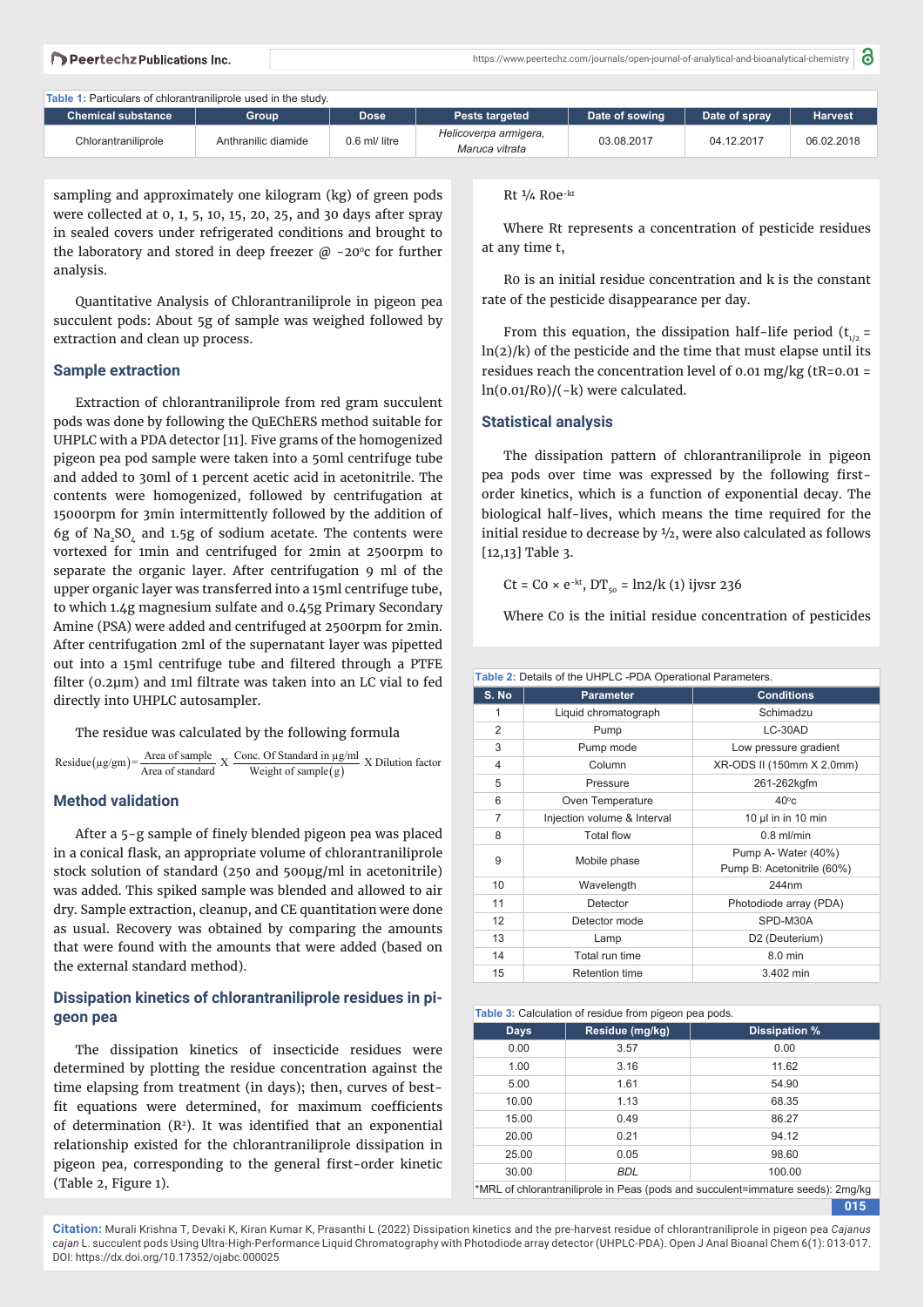#### Peertechz Publications Inc.



from field experiments 't' is the days after pesticide application and k is the rate constant of dissipation.

According to the dissipation pattern data and MRL, the PHRLs on the day before harvest that is the allowable limit of the pesticide residues before the harvest was estimated from 0 to15 days before harvest based on the following equation.

PHRLd =  $MRL$   $\_\$  ekmin  $\_\$ d $(2)$ 

# **Results**

The Chlorantraniliprole retention time was observed at 3.403 min for the standard solution at five different concentrations. Linear concentrations were 0.10, 0.25, 0.50, 0.75 and 1.00ppm.

Standardization of the chlorantraniliprole was done at five different concentrations, 0.10, 0.25, 0.50, 0.75, and 1.00ppm, and found retention time at 3.402 min Simultaneously blank was run with acetonitrile for comparison (Figures 2-4).

## **Ca lculation of linearity and instrument sensitivity (LOQ & LOD)**

The limit of quantification (LOQ) was defined as the minimum concentration that gives a sufficient signal-to-noise of 10 in the chromatographic signal. The standards treated with the sample preparation method described above were injected into the ultra-high performance liquid chromatography (UHPLC) instrument to compare the signal-to-noise ratios. The LOQ was estimated to be 0.07μg/mL in chlorantraniliprole and LOD was estimated to be 0.02μg/mL.

The results of the present study indicated that residues of the chlorantraniliprole from pigeon pea succulent pods were 3.57 at 0 days (2h) after spray, followed by 3.16, 1.61, 1.131, 0.49, 0.21and 0.05mg/kg bw at 1, 5, 10, 15, 20, and 25 days after spray. It reached below the detectable level 30 days after spray as chlorantraniliprole dissipated from pigeon pea pods. The residues of chlorantraniliprole reached below the tolerance limit by the  $5<sup>th</sup>$  day (given by Codex Committee on Pesticide Residues in succulent pods) and a biological half-life of 4.36 days for chlorantraniliprole was observed for pigeon 8











pea succulent pods.

# **Discussion**

The present studies are supported by the earlier findings of rapid degradation of chlorantraniliprole with half-lives of 4.9–5.4 days in corn straw [5], 1.25 and 1.36 days in cauliflower  $[14]$ , 2.7 days in grape (Malhat, 2014), 3.3 days in tomato, 0.93–1.33 days in berseem leaf, 0.48 to 1.47 days at 30 and 60g a.i. ha $^{-1}$  in pigeon pea [15]. This is supported by the statement of Fritz and Hoffmann [16] who reported that atmospheric effects on the fate of agricultural sprays and found that no single meteorological factor dominated the downwind transport of aerially applied sprays. Generally, lower relative humidity decreased the amount of downwind deposition due to evaporative effects. Increasing wind speeds decreased deposition and increased the amount of mass that could not be accounted for in the experiment. Similarly [17-22] reported the factors affecting the degradation behavior of pesticides applied to crops to include the physicochemical characteristics

**016**